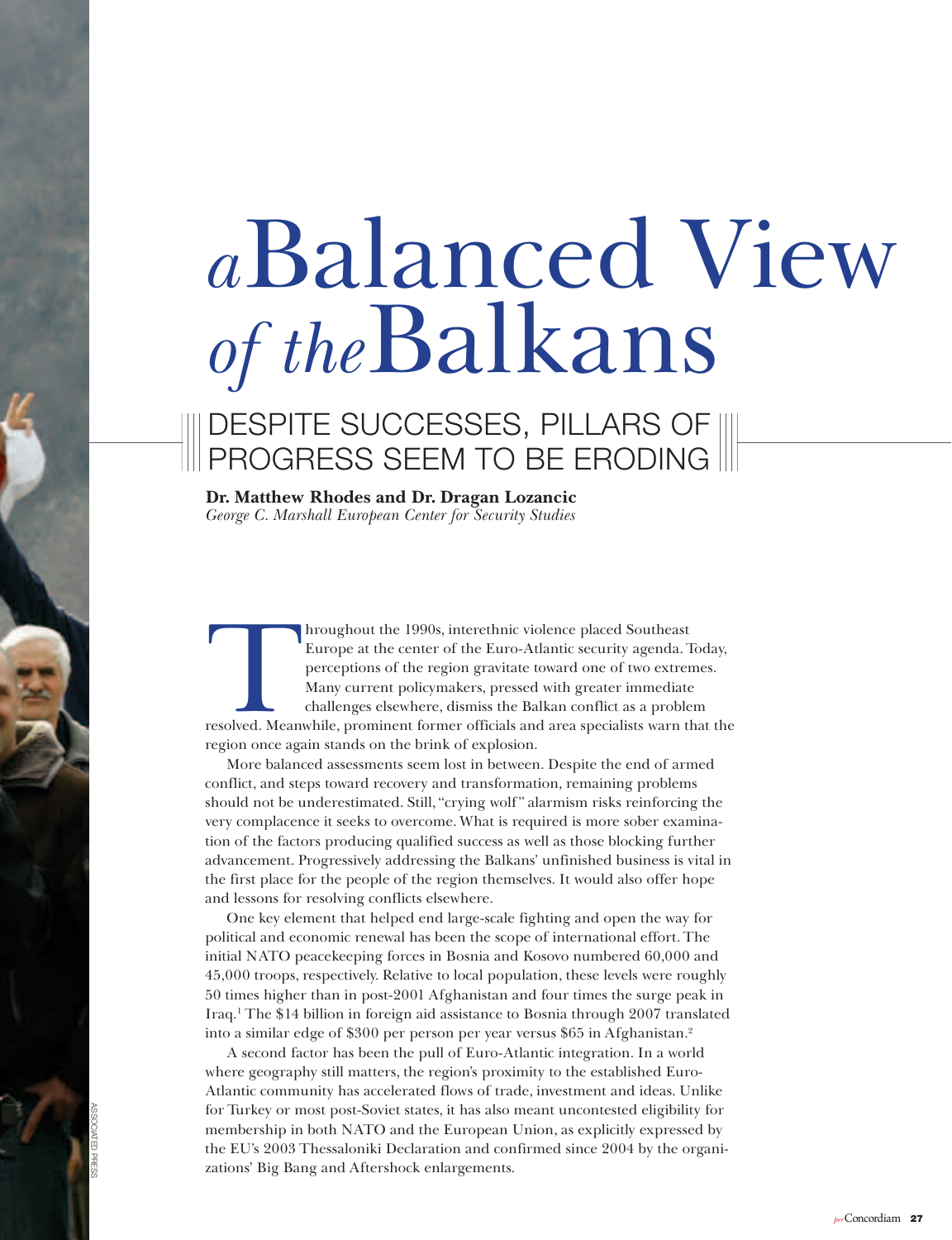Cases such as Switzerland show security and prosperity are achievable outside these institutions. However, for less wealthy countries emerging from authoritarianism and conflict, accession processes offer the advantages of detailed road maps, financial and technical assistance, and (given high public support for joining the EU in particular<sup>3</sup>) political stimulus for comprehensive reforms of general benefit in their own right. As a common platform for all the countries in the region, they also promote improved relations among neighbors and signal international maturity.

Unfortunately, these foundations of progress seem to be eroding. External peacekeeping forces in the region have decreased to 12,000 troops. International civilian organizations retain an extensive presence, but with sometimes confused competences, as in the case of the U.N. Interim Administration Mission in Kosovo, the EU Rule of Law Mission in Kosovo and/or diminished de facto authority (as with the office of the high representative in Bosnia). U.S. Vice President Joe Biden's high-profile visits in May 2009 at best partially dispelled perceptions of American disengagement.<sup>4</sup>

Moreover, the near-term outlook for new integration breakthroughs has dimmed. Recent advances such as adoption of the Lisbon Treaty, relaxation of EU visa requirements and NATO's Membership Action Plan status for Montenegro have been overshadowed by Greek and Slovene disputes with their respective neighbors Macedonia and Croatia, skepticism of anti-corruption efforts by the most recent EU entries Romania and Bulgaria (newly reinforced by the failed European Commission candidacy of the latter's former Foreign Minister Rumiana Jeleva), significant anti-NATO sentiment in remaining nonmembers, and general "enlargement fatigue." The longer such factors retard further progress, the greater the void opened for the spread of Islamist radicalism, nontransparent Russian business influence and extreme nationalist sentiment reminiscent of the war years.

Some of these developments can be viewed as temporary setbacks or even signs of maturation. What makes them potentially worrisome, though, is their coincidence with other internal issues undercutting consolidation of stability in the region.

#### **Statehood Tensions Persist**

Unresolved political status questions lead the list. Given the role of irredentism in Yugoslavia's breakup, reaching "a 'finalité politique' in terms of borders is the sine qua non of the region's durable stabilization."5 The schism between Belgrade and Pristina over Kosovo is the most evident case in point. Despite Kosovo's recognition by 65 other countries, Serbian leaders continue vehemently to reject its separate statehood. They call instead for renewed status negotiations, an option Kosovo's ethnic Albanian leadership refuses out of hand. Moreover, political elites in Belgrade and Pristina have also failed to establish a modus operandi on a practical level, limiting cooperation in dealing with common challenges in areas such as justice, customs and cultural heritage.

An advisory opinion on the legality of Kosovo's

Bosnian war veterans throw bricks at police while storming a government building in Sarajevo, Bosnia, on April 21, 2010. Veterans of Bosnia's 1992 to 1995 war were protesting benefit cuts.



declaration of independence is expected this year from the International Court of Justice, but its likely impact is unclear. Its probably mixed conclusions<sup>6</sup> may provide one or both sides with some sense of catharsis. However, in conjunction with resistance to new efforts backed by the International Civilian Office to extend Pristina's writ north of the Ibar River, the ethnically Serbian area where Belgrade has maintained de facto control over local institutions, the announcement could plausibly also revive controversial proposals for Kosovo's formal partition.

Such a result could encourage similar moves in Bosnia-Herzegovina, which is experiencing its worst political crisis since 1995. Intended as a short-term compromise, the country's Dayton Accords-based constitutional system has proven dysfunctional over the longer run. International High Representative Valentin Inzko recently complained "not a single new reform has been adopted" the last four years.7 Inaction has left Bosnia at the back of the line for successive stages of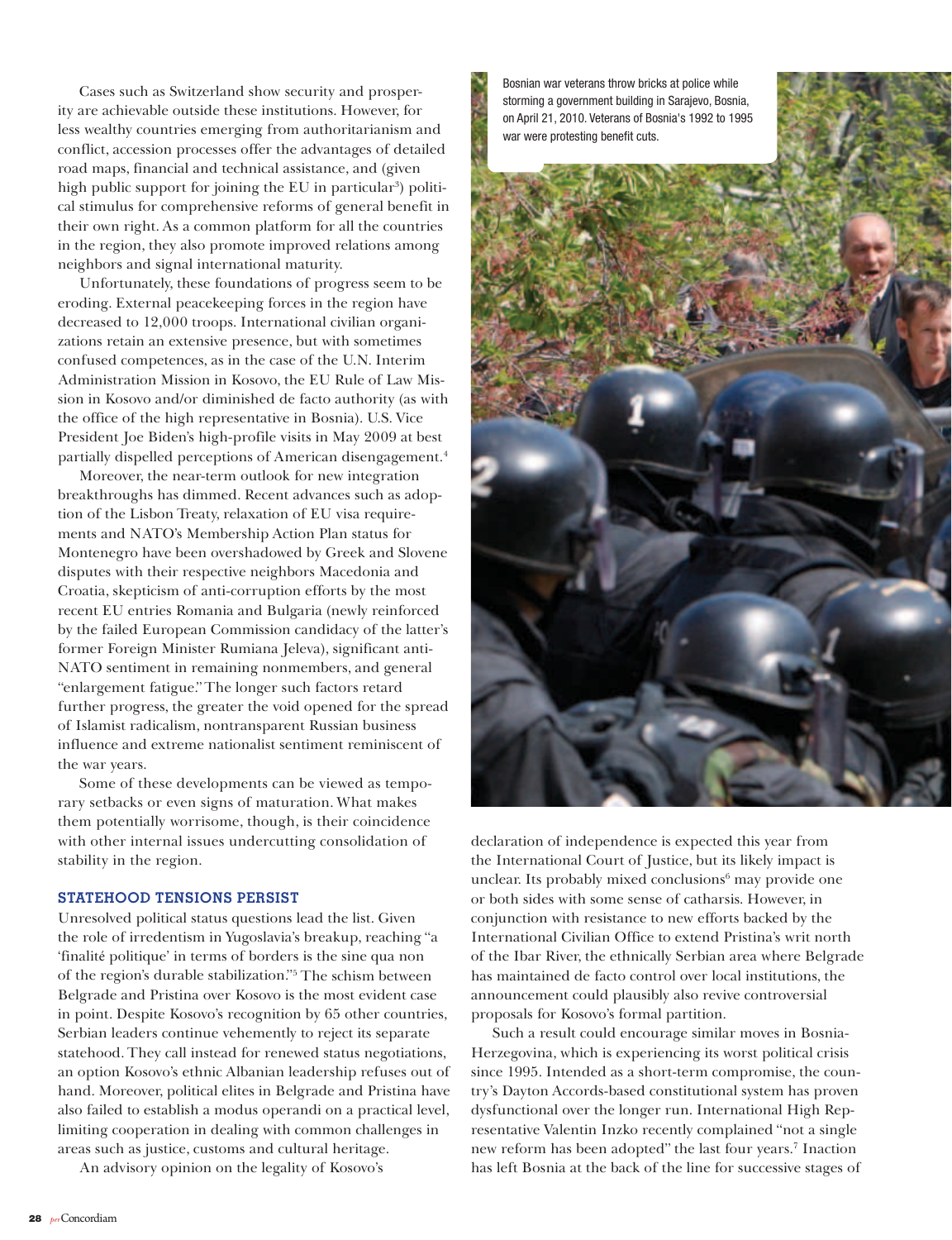

Euro-Atlantic advancement in areas from NATO's Membership Action Plan to the EU's Stability and Association Process, or SAP, and visa liberalization.

Perhaps more important, consensus is lacking on even the most fundamental elements of constitutional reform. Despite briefly raising hopes, neither the Prud Process launched by key local leaders in late 2008 nor the EU-U.S.-sponsored Butmir talks of fall 2009 managed to forge agreement on a way ahead. Compromise will be even more difficult prior to statewide elections in fall 2010, as Bosnia's political elites harden their positions in appeal to their respective constituents.<sup>8</sup>

In the interim, Republika Srpska Prime Minister Milorad Dodik has threatened to meet any internationally imposed constitutional change with a referendum on secession. Although many dismiss such a move as an unlikely violation of Dayton, its very discussion has not only provoked harsh responses from the office of the high representative and

Bosniak political leaders but also sparked a sharp exchange of words over possible military reaction between the presidents of Croatia and Serbia.

A negative regional domino effect could also hit Macedonia. While fairly considered a success story,<sup>9</sup> the country has faced numerous challenges to its cohesion and national identity since its emergence as a state. External contestation of the latter has come in the forms of jurisdictional claims by the Serbian Orthodox Church, denial of ethno-linguistic distinctness by many Bulgarians and the long-standing name dispute with Greece. The last has proven most serious, blocking Macedonia from opening formal accession talks with the EU as well as from receiving an invitation to join NATO along with Croatia and Albania at the alliance's 2008 Bucharest summit.

These stalled membership prospects may revive internal mistrust between the country's majority Slavs and sizable Albanian minority. Interethnic relations have slowly improved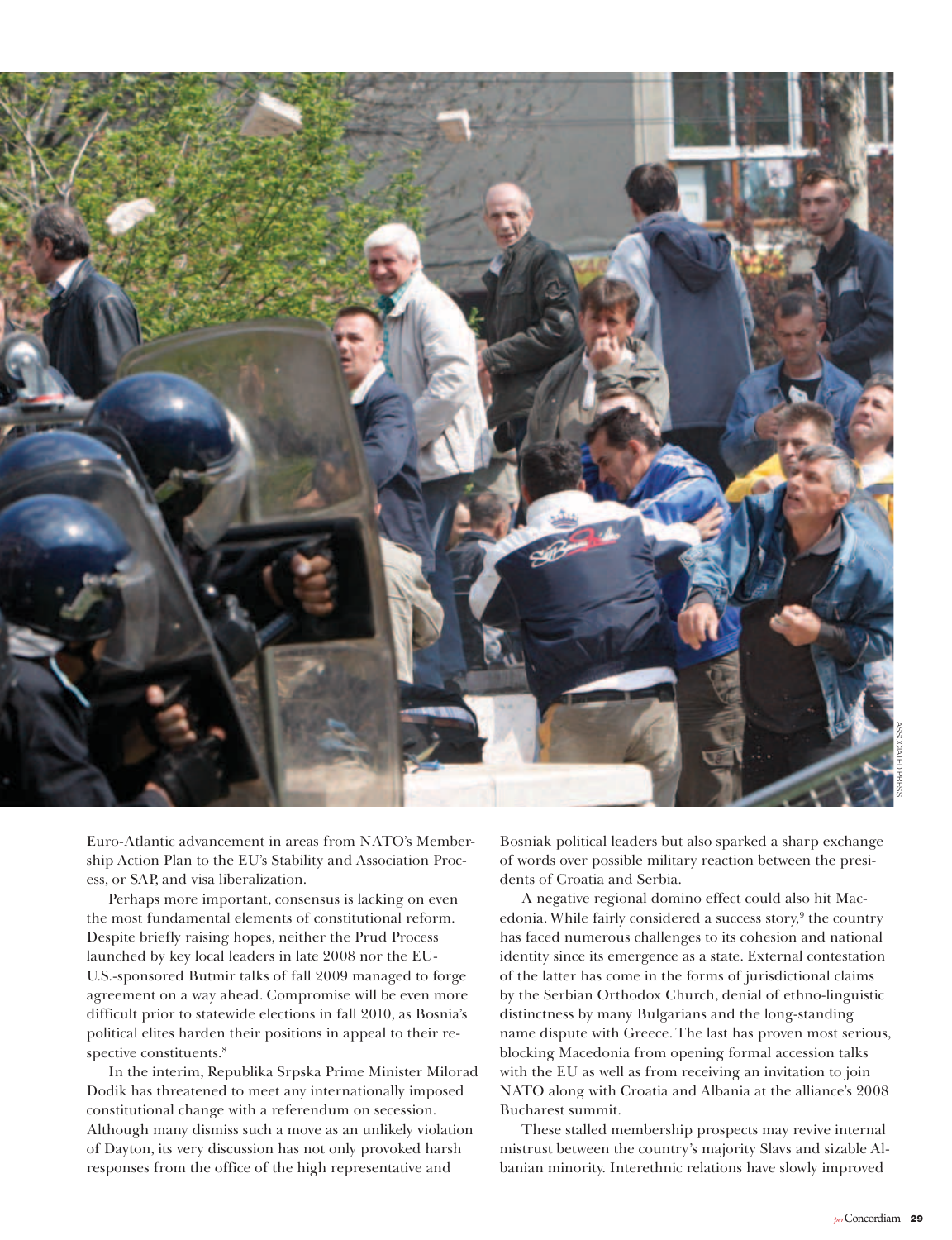

Supporters of the opposition Socialist Party of Albania shout slogans during an anti-government protest in Tirana on April 30, 2010. Tens of thousands of people rallied to back their party's request for a government recount of 2009 election ballots.

since adoption of the Ohrid Agreement, which ended several months of armed conflict between Albanian insurgents and the government's security forces in 2001. Now, however, ethnic Albanian politicians are slowly losing patience with the government's unsuccessful efforts to find a compromise with Greece as well as its accompanying "antiquization" campaign embracing the heritage of ancient Macedonia. Localized violence in the 2008 elections demonstrated some of these parties' supporters' susceptibility to radicalization.

#### **Ethnic Strife and Corruption**

Beyond status questions, broader legacy issues stemming from Yugoslavia's violent breakup as well as the Cold War socialist past also present formidable challenges. Overcoming them has been rendered even more daunting by the global financial crisis, which has reversed several years of strong growth in the region.

To begin with, national and interethnic reconciliation remains a distant goal. Neither the Hague Tribunal process nor political expressions of regret have displaced entrenched rationalization or denial over war crimes. Serbia's new countersuit before the International Court of Justice charging Croatia with genocide demonstrates the durability of such issues. On a practical level, the underreported phenomena of refugees and internally displaced persons, including 340,000 in Serbia and 194,000 in Bosnia,10 exert persistent pressure on countries' politics and social programs. In addition, as many as 1.75 million citizens of Bosnia, nearly half the population, may suffer from symptoms of post-traumatic stress disorder.<sup>11</sup>

Meanwhile, pervasive corruption and organized crime activity, which thrived under conflict conditions, continue to undermine the rule of law, development and confidence in public institutions. Opinion surveys consistently indicate that most people throughout the region view business transactions, judiciary proceedings and their governments as corrupt.12 The October 2008 murder of prominent Croatian journalist Ivo Pukanic by a syndicate of ethnic Serbs, Croats, Bosniaks and Montenegrins illustrated how cross-national cooperation has flourished more easily among criminals than state law enforcement agencies.

Finally, as the European Commission highlighted in its October 2009 enlargement progress report, the Balkan countries still need substantial effort to solidify legitimate democratic institutions and political culture.13 Recurring parliamentary boycotts and complaints of electoral fraud in several countries, presently including Albania, exemplify such concerns.

Anyone versed in the complex history of Southeast Europe should have anticipated its transition would not be easy. U.N. Secretary-General Ban Ki-moon's recent description of Kosovo as "relatively calm, but potentially fragile"14 could equally apply to the whole region.

However, highlighting the latter side of that equation should not trigger conflict voyeurism, hopelessness or self-fulfilling prophecies. While serious, conditions in the region are not dire. Indeed, the countries of the region now routinely contribute to peace operations outside their territory. Accordingly, purposeful reinforcement of countervailing forces for stability can forestall the various nightmare scenarios.

### **Ensuring Progress**

Many government and think-tank reports have presented detailed proposals for policy action in the region. At the level of general principle, though, three mutually supportive points stand out.

First is the need for continued international engagement. While simple status quo preservation cannot be an indefinite aim, some challenges will require patient management rather than forced quick solutions. Progressive reduction of direct external roles in governance and security in places like Bosnia and Kosovo should remain tied to conditions on the ground. For the next few years at least, visible presence and targeted assistance will offer invaluable reassurance against sudden escalation of tensions.

Second, viable Euro-Atlantic perspectives must be maintained. This entails more than ritualistic invocation of open-door policies. In line with the preceding point, NATO and EU members and officials should offer tangible support for Balkan states' integration aspirations. This includes postaccession assistance to new members as they assume full roles and responsibilities within these organizations. It should also entail stronger discouragement of existing members' blockage of progress toward accession over narrow bilateral issues, a practice now threatening to spread to Bulgaria regarding Turkey. Finally, it will also require defining relations with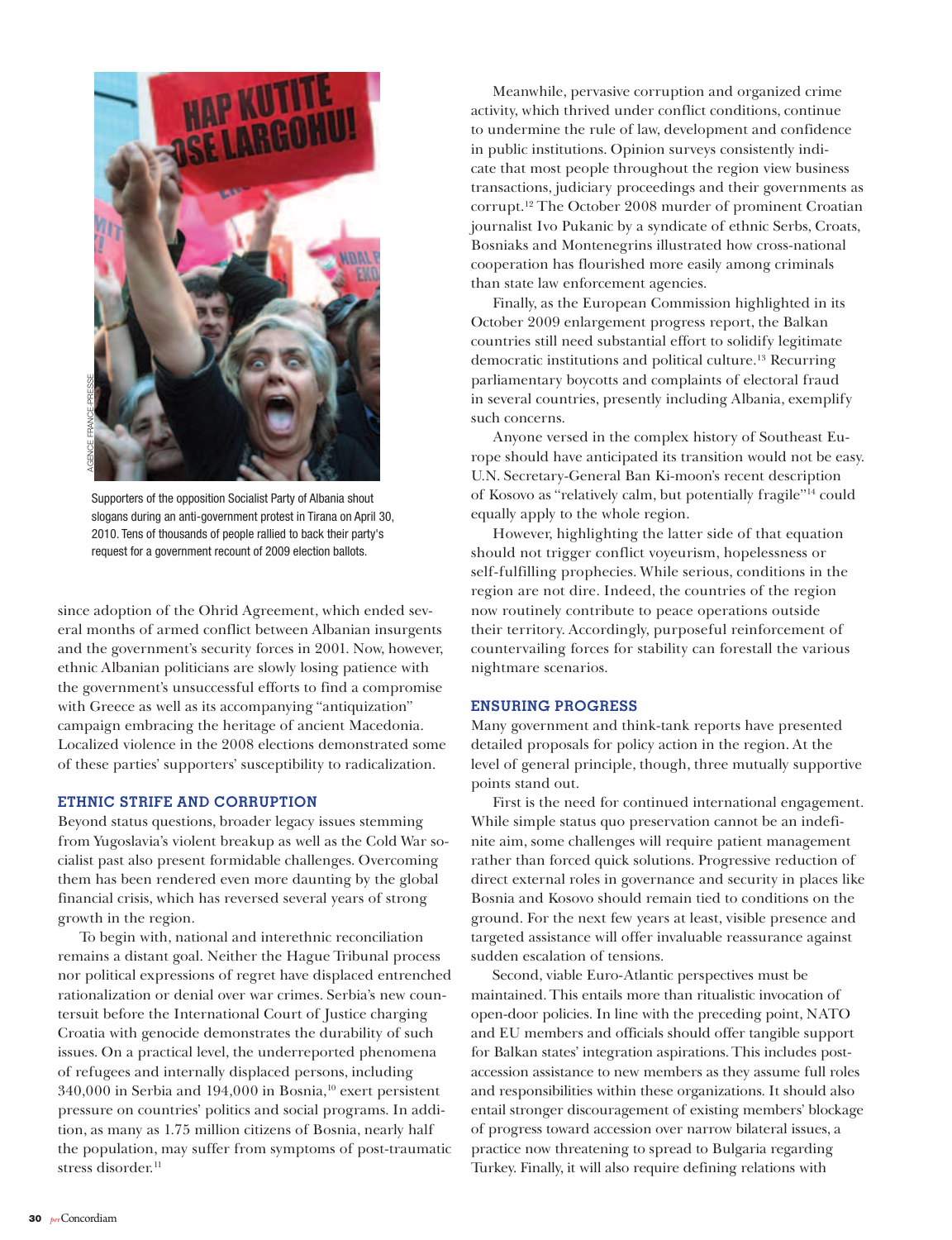Kosovo, which five NATO or EU states have not recognized.15 While this situation has entailed some silver linings such as displaying policy independence and preserving links to Serbia, some commonly accepted understanding will soon be needed not only for Kosovo to participate in programs such as Partnership for Peace and SAP, but also for Serbia to receive serious consideration of its EU candidacy.

Third, and arguably most important, the Euro-Atlantic community must uphold not only accessibility but also its credibility and attractiveness as a destination. Alongside its effects on the region, the global financial crisis has crystallized a broader drop in confidence in Western-style liberal democracy. In the face of an alternative "Beijing consensus," the community must show it can effectively meet the challenges of the new century. Along with individual domestic efforts, this will require solidarity in such contexts as carrying out the International Security Assistance Force mission in Afghanistan, preserving the European monetary union, adopting a new NATO Strategic Concept and implementing the Lisbon Treaty.

Together, these approaches will best provide space for moderate, effective leadership from within the region itself. This equals neither picking favorites nor waiting for idealized Jeffersons, Havels or Mandelas. Nonetheless, notwithstanding the European Commission's governance concerns, possible signs of leaders approaching this type present final grounds for cautious optimism that the Balkans can move forward.<sup>16</sup>  $\Box$ 

1. See Dobbins, James et al. *America's Role in Nation-Building: From Germany to Iraq*. Santa Monica, CA: RAND, 2003, pp. xvii-xix and 197-198. 2. McMahon, Patrice and Jon Western. "The Death of Dayton." *Foreign Affairs* 88:5,

Sept./Oct. 2009, pp.71-72.

3. "Insights and Perceptions: Voices of the Balkans, 2009 Summary of Findings," Gallup Balkan Monitor, Gallup, 2009, p. 7.

4. "America, Europe, and the Western Balkans." *Economist*, May 21, 2009. 5. Judy Batt. "Regional Stability in the Western Balkans," Background Speech in Ernst M. Felberbauer, et al (Editors), *Cutting or Tightening the Gordion Knot? The Future of Kosovo and the Peace Process in the Western Balkans after the Decision on Independence*, 16th Workshop of the Study Group "Regional Stability in Southeast

Europe" Vienna, October 2008, p. 15. 6. See the comments of court President Hisashi Owada in "ICJ Decision on Kosovo to be Vague." *Balkan Insight*. November 20, 2009.

7. "Inzko Calls on EU to Maintain Focus on Bosnia." *Balkan Insight*, January 27, 2010 8. Dennis C. Blair. "Annual Threat Assessment of the US Intelligence Community for the Senate Select Committee on Intelligence, February 2, 2010, p. 38.

9. *The Balkans in Europe's Future*, Report of the International Commission on the Balkans, 2005, p.27

10. UNHCR, "2008 Global Trends: Refugees, Asylum-seekers, Returnees, Internally Displaced and Stateless Persons," June 16, 2009.

11. "Study: PTSD Haunts Bosnian War Survivors," *Balkan Insight*, February 3, 2010. Equally concerning is recent research showing that PTSD is sometimes socially transmitted to younger generations not directly exposed to the original events. 12. "Insights and Perceptions: Voices of the Balkans, 2009 Summary of Findings," Gallup Balkan Monitor, Gallup, 2009, p. 21-27.

13. Commission of the European Union. "Communication from the Commission to the European Parliament and the Council. Enlargement Strategy and Main Challenges 2009-2010." Brussels, October 14, 2009.

14. "Ban calls on Serbia, Kosovo to focus on regional cooperation, not status issues." *UN News Service*, January 15, 2010.

15. These are Cyprus, Greece, Romania, Slovakia, and Spain. 16. Vejvoda, Ivan. "A Social Democrat Wins in Croatia – and the Balkans Moves Forward," *Tirana Times*, January 22, 2010.

People in Skopje, Former Yugoslav Republic of Macedonia, rejoice after the European Union announced in December 2009 that Macedonians can travel visa-free to the EU. The nation seeks EU integration.